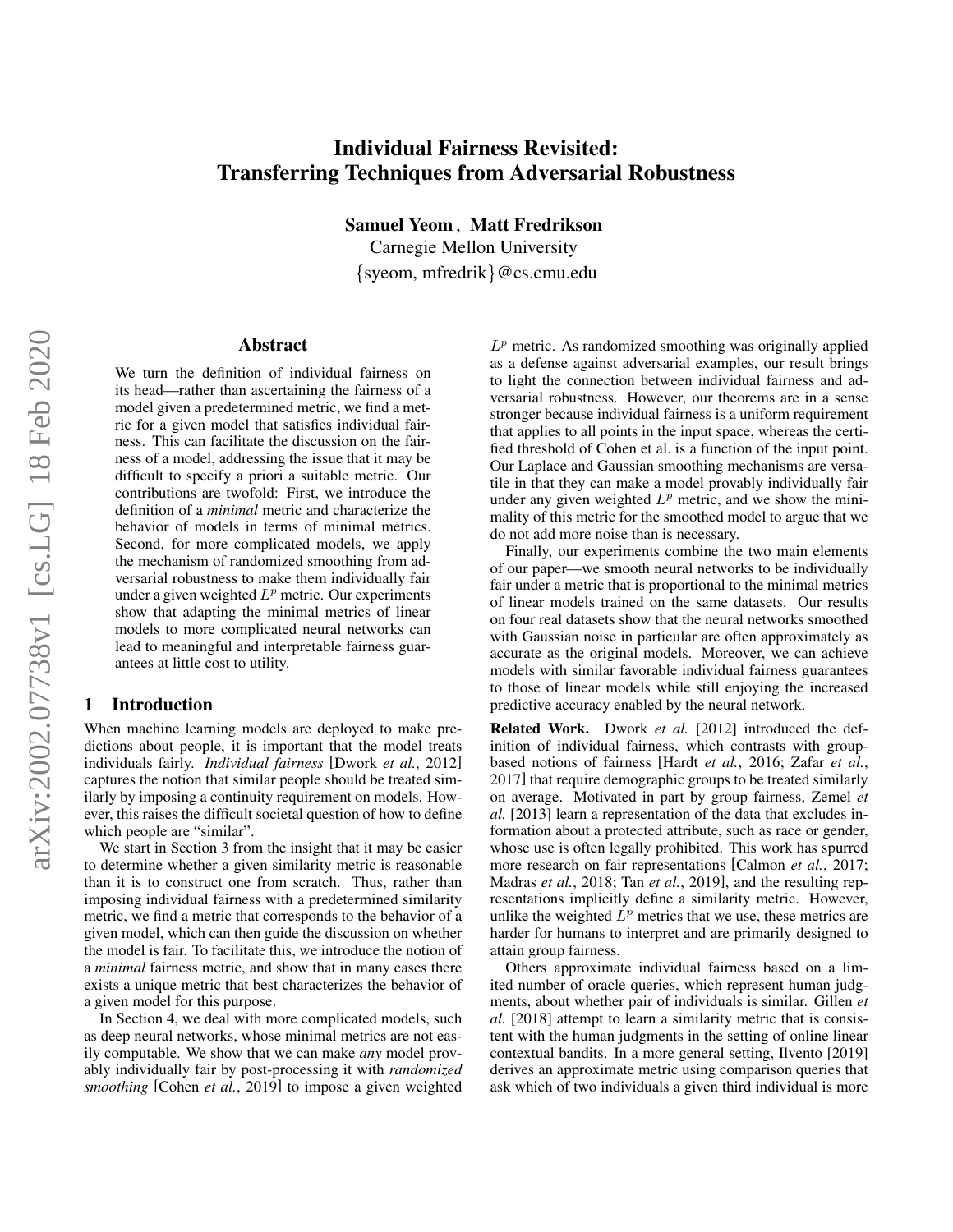similar to. Finally, Jung *[et al.](#page-7-9)* [\[2019\]](#page-7-9) apply constrained optimization directly without assuming that the human judgments are consistent with a metric.

By contrast, we post-process a model using randomized smoothing to provably ensure individual fairness. [Cohen](#page-7-1) *et [al.](#page-7-1)* [\[2019\]](#page-7-1) previously analyzed randomized smoothing in the context of adversarial robustness. In the context of fairness, most post-processing approaches [Hardt *et al.*[, 2016;](#page-7-2) [Canetti](#page-6-1) *et al.*[, 2019\]](#page-6-1) do not take individual fairness into account, and although [Lohia](#page-7-10) *et al.* [\[2019\]](#page-7-10) consider individual fairness, they define two individuals to be similar if and only if they differ only in the pre-specified protected attribute.

## 2 Background

In this section, we present the definitions and notation that we will use throughout the paper.

<span id="page-1-1"></span>Definition 1 (Distance metric). *A nonnegative function* D :  $\mathcal{X} \times \mathcal{X} \to \mathbb{R}$  *is a* distance metric *in*  $\mathcal{X}$  *if it satisfies the following three conditions: nonnegativity, symmetry, and triangle inequality.*

In common mathematical usage, Definition [1](#page-1-1) is a pseudometric, and metrics must also satisfy the condition that  $D(x_1, x_2) = 0$  if and only if  $x_1 = x_2$ . However, throughout this paper we will refer to pseudometrics as metrics, following the convention in the field of metric learning.

One commonly used family of metrics is the standard  $L^p$ metric, which is defined over  $\mathbb{R}^d$ . In this paper, we consider a more general family of metrics that allows each coordinate to be weighted differently.

**Definition 2** (Weighted  $L^p$  metric). *The* weighted  $L^p$  metric, with  $p \geq 1$  and weights  $w_i \geq 0$ , is a distance metric in  $\mathbb{R}^d$ *that is defined by the equation*

<span id="page-1-7"></span>
$$
D(\boldsymbol{x}_1, \boldsymbol{x}_2) = \sqrt[p]{\sum_{i=1}^d w_i \cdot |x_{1i} - x_{2i}|^p},
$$
 (1)

*where*  $x_{1i}$  *and*  $x_{2i}$  *are the i-th coordinates of*  $x_1$  *and*  $x_2$ *, respectively.*

We place the restriction that  $p \geq 1$  because otherwise the function  $D$  does not satisfy the triangle inequality. When  $w_i = 1$  for all i, we have the *standard*  $L^p$  *metric*.

Throughout this paper, we will use  $X$  and  $Y$  to denote a model's input and output spaces, respectively. Moreover, we will assume a distance metric  $D_{\mathcal{Y}} : \mathcal{Y} \times \mathcal{Y} \to \mathbb{R}$  that characterizes how close two points in the output space are.

Definition 3 (Individual fairness [\[Dwork](#page-7-0) *et al.*, 2012]). *A model*  $h : \mathcal{X} \to \mathcal{Y}$  *is* individually fair *under metric*  $D_{\mathcal{X}}$ :  $\mathcal{X} \times \mathcal{X} \to \mathbb{R}$  *if, for all*  $x_1, x_2 \in \mathcal{X}$ *,* 

<span id="page-1-4"></span>
$$
D_{\mathcal{Y}}(h(x_1), h(x_2)) \le D_{\mathcal{X}}(x_1, x_2). \tag{2}
$$

Individual fairness captures the intuition that the model should not behave arbitrarily. In particular, it formalizes the notion that similar individuals should be treated similarly, i.e., given two individuals  $x_1, x_2 \in \mathcal{X}$ , if the distance  $D_{\mathcal{X}}(x_1, x_2)$ between them is small, then the distance  $D_{\mathcal{Y}}(h(x_1), h(x_2))$ between the outputs of the model on these individuals should also be small.

## <span id="page-1-0"></span>3 Minimal Distance Metric

One criticism of individual fairness is that it is difficult to apply in practice because it requires one to specify the metric  $D_{\mathcal{X}}$  [\[Chouldechova and Roth, 2018\]](#page-6-2). The choice of a metric in  $X$  dictates which individuals should be considered similar, which is highly context-dependent and often controversial. Thus, we take a slightly different approach—rather than specifying a metric  $D_{\mathcal{X}}$  and asking whether a model is individually fair under that metric, we find one metric under which the model is individually fair. Then, we can reason about whether the metric is appropriate for the task at hand.

However, there could be multiple metrics for which a model is individually fair. In fact, if  $D_{\mathcal{X}}(x_1, x_2) \geq$  $D'_{\mathcal{X}}(x_1, x_2)$  for all  $x_1, x_2 \in \mathcal{X}$ , then any model that is individually fair under  $D'_{\mathcal{X}}$  is also fair under  $D_{\mathcal{X}}$ , as the metrics are simply upper bounds on the extent to which a model's outputs can vary. On the other hand, our goal is to characterize the behavior of a model, for which we need a *tight* upper bound. This notion of tightness is captured by the minimality of a distance metric, defined in Definition [4.](#page-1-2)

<span id="page-1-2"></span>Definition 4 (Minimal distance metric). *Let* M *be a set of distance metrics in*  $X$ *. A metric*  $D_X \in \mathcal{M}$  *is minimal in*  $\mathcal{M}$ *with respect to model*  $h : \mathcal{X} \to \mathcal{Y}$  *if* (1) *h is individually fair under*  $D_{\mathcal{X}}$ , and (2) *there does not exist a different*  $D'_{\mathcal{X}} \in \mathcal{M}$ *such that h is individually fair under*  $D'_\chi$  *and*  $D_\mathcal{X}(x_1, x_2) \geq D'_\chi(x_1, x_2)$  $D'_{\mathcal{X}}(x_1, x_2)$  *for all*  $x_1, x_2 \in \mathcal{X}$ *.* 

To see how one may reason about the minimal distance metric, consider a hiring model with a binary output that informs whether a given applicant should be hired. A natural  $D_{\mathcal{Y}}$  in this setting is the 0-1 loss  $D_{\mathcal{Y}}(y_1, y_2) = \mathbb{1}[y_1 \neq y_2]$ . Then, if the hiring model satisfies individual fairness under a metric  $D_{\mathcal{X}}$  such that  $D_{\mathcal{X}}(x_1, x_2) = 0$  whenever  $x_1$  and  $x_2$ differ only in race, we can reason that it does not directly use race to discriminate.

We now present Theorem [1,](#page-1-3) which identifies the unique minimal metric among the set of all metrics.

<span id="page-1-3"></span>**Theorem 1.** Let  $h : \mathcal{X} \to \mathcal{Y}$  be a model, and let  $\mathcal{M}_{all}$  be the *set of all metrics that satisfy the conditions in Definition [1.](#page-1-1) Then, the metric*  $D_x$ *, defined as* 

<span id="page-1-5"></span>
$$
D_{\mathcal{X}}(x_1, x_2) = D_{\mathcal{Y}}(h(x_1), h(x_2))
$$
 (3)

*for all*  $x_1, x_2 \in \mathcal{X}$ , *is the unique minimal metric in*  $\mathcal{M}_{all}$  *with respect to* h*.*

*Proof.* We first prove that  $D<sub>X</sub>$  is a minimal metric, and later we will prove that no other metric is minimal. Since we assume  $D_y$  to be a metric, it easily follows that  $D_x$  is also a metric under Definition [1.](#page-1-1) Moreover, the equality in Eq. [\(2\)](#page-1-4) always holds by our definition of  $D_{\mathcal{X}}$ , so h is individually fair under  $D_{\mathcal{X}}$ . Thus, it remains to show that there does not exist a different  $D'_\mathcal{X} \in \mathcal{M}_{all}$  such that h is individually fair under  $D'_{\mathcal{X}}$  and  $D_{\mathcal{X}}(x_1, x_2) \geq D'_{\mathcal{X}}(x_1, x_2)$  for all  $x_1, x_2 \in \mathcal{X}$ .

Suppose such  $D'_\mathcal{X}$  exists. Since  $D'_\mathcal{X} \neq D_\mathcal{X}$ , there must exist some  $x_1, x_2 \in \mathcal{X}$  such that  $D_{\mathcal{X}}(x_1, x_2) > D'_{\mathcal{X}}(x_1, x_2)$ . Combining this with Eq. [\(3\)](#page-1-5), we get

<span id="page-1-6"></span>
$$
D_{\mathcal{Y}}(h(x_1), h(x_2)) = D_{\mathcal{X}}(x_1, x_2) > D'_{\mathcal{X}}(x_1, x_2), \quad (4)
$$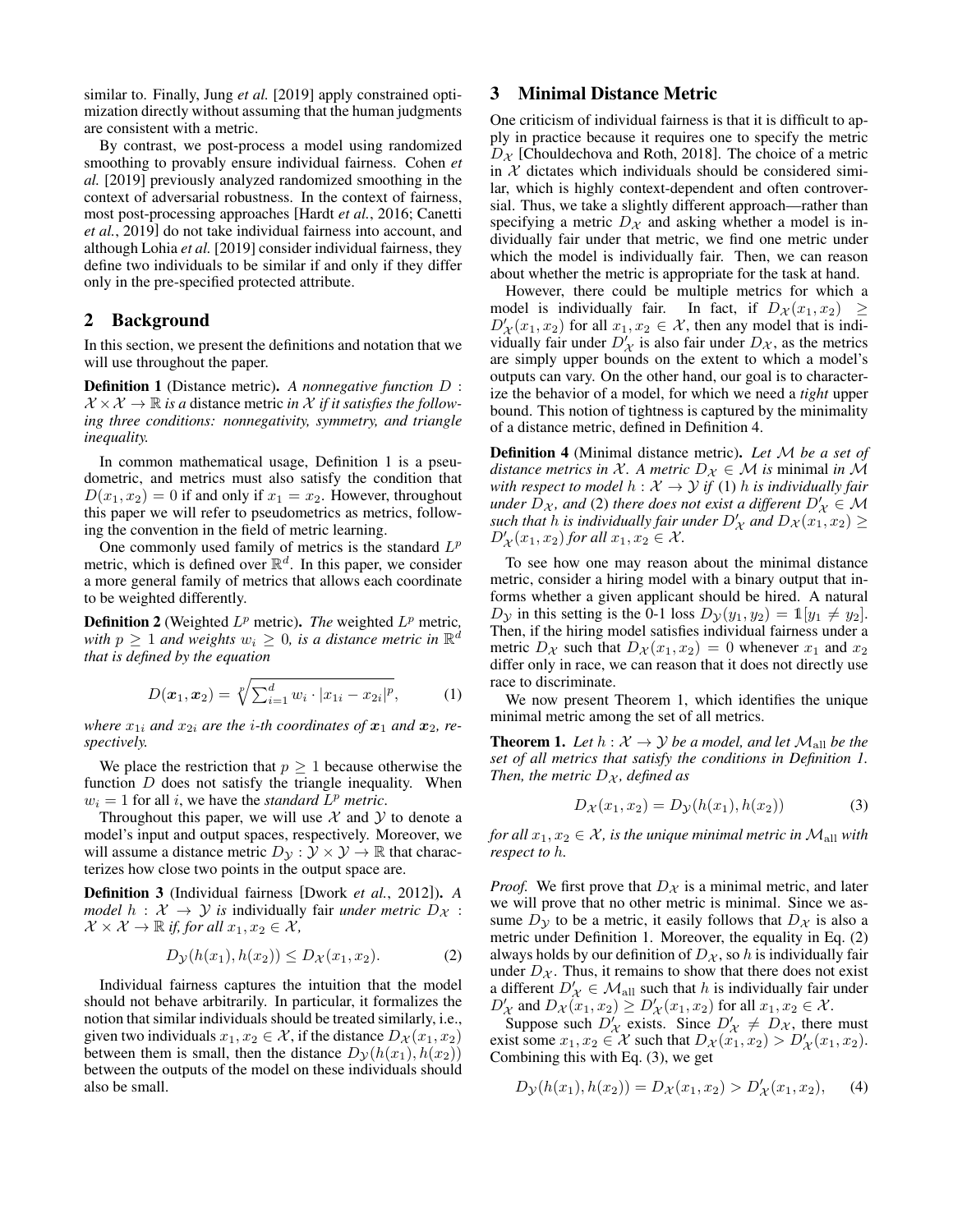which contradicts our assumption that  $h$  is individually fair under  $D'_{\mathcal{X}}$ .

Now we prove that  $D_{\mathcal{X}}$  is the unique minimal metric, arguing that  $D'_\chi$  cannot be minimal if  $D'_\chi \neq D_\chi$ . If there exist  $x_1, x_2 \in \mathcal{X}$  such that  $D_{\mathcal{X}}(x_1, x_2) > D'_{\mathcal{X}}(x_1, x_2)$ , then *h* is not individually fair under  $D'_{\mathcal{X}}$  by Eq. [\(4\)](#page-1-6). Otherwise, we have  $D'_\mathcal{X}(x_1, x_2) \geq D_\mathcal{X}(x_1, x_2)$  for all  $x_1, x_2 \in \mathcal{X}$  and h is individually fair under  $D_{\mathcal{X}}$ , so  $D'_{\mathcal{X}}$  cannot be a minimal metric.

Theorem [1](#page-1-3) shows that the minimal metric  $D_{\mathcal{X}}$  in  $\mathcal{M}_{\text{all}}$  is defined directly in terms of the model in question. Ideally, we want the minimal metric to be simpler than the model so that it can help us interpret and reason about the fairness of the model. Thus, in the rest of this paper we only consider weighted  $L^p$  metrics, which comprise a broad and interpretable family of metrics defined over  $\mathbb{R}^d$ .

With this set of metrics, we can no longer prove a theorem as general as Theorem [1,](#page-1-3) so we now prove a result for linear regression models. In this setting, we have  $\mathcal{Y} = \mathbb{R}$ , and the distance metric is simply the absolute value  $D_{\mathcal{V}}(y_1, y_2)$  =  $|y_1 - y_2|$ . Theorem [2](#page-2-1) identifies the weighted  $L^p$  metric that is uniquely minimal for a given linear regression model.

<span id="page-2-1"></span>**Theorem 2.** Let  $h : \mathbb{R}^d \to \mathbb{R}$  be a linear regression model *with coefficients*  $\beta_1, \ldots, \beta_d$ *, and let*  $M_L$  *be the set of all weighted* L <sup>p</sup> *metrics. Then, the* L <sup>1</sup> *metric with weights*  $w_i = |\beta_i|$  is the unique minimal metric in  $\mathcal{M}_L$  with respect *to* h*.*

*Proof.*  $D_{\mathcal{X}}$  is clearly in  $\mathcal{M}_{L}$  by definition. To see that h is individually fair under  $D_{\mathcal{X}}$ , note that for all  $\boldsymbol{x}_1, \boldsymbol{x}_2 \in \mathbb{R}^d$ 

$$
D_{\mathcal{Y}}(h(\boldsymbol{x}_1), h(\boldsymbol{x}_2)) = |h(\boldsymbol{x}_1) - h(\boldsymbol{x}_2)|
$$
  
\n
$$
= |\sum_{i=1}^d \beta_i (x_{1i} - x_{2i})|
$$
  
\n
$$
\leq \sum_{i=1}^d |\beta_i (x_{1i} - x_{2i})|
$$
  
\n
$$
= D_{\mathcal{X}}(\boldsymbol{x}_1, \boldsymbol{x}_2).
$$
 (5)

The rest of the proof closely mirrors the argument given in the proof of Theorem [1,](#page-1-3) so we only mention how the proofs differ. As in the proof of Theorem [1,](#page-1-3) we assume that there exists  $x_1, x_2 \in \mathbb{R}^d$  such that  $D_{\mathcal{X}}(x_1, x_2) >$  $D'_{\mathcal{X}}(x_1, x_2)$ . Our goal is to show that  $D'_{\mathcal{X}}$  is not individually fair, and for this proof we have the additional condition that  $D'_\mathcal{X} \in \mathcal{M}_L$ . However, it is not necessarily true that  $D'_{\mathcal{X}}(x_1, x_2) < D_{\mathcal{Y}}(h(x_1), h(x_2))$ , so we instead construct  $x_2'$  such that  $D'_\mathcal{X}(x_1, x_2') < D_\mathcal{Y}(h(x_1), h(x_2')).$ 

Let  $x'_{2i} = x_{1i} - \text{sgn}(\beta_i)|x_{1i} - x_{2i}|$ . With Eq. [\(1\)](#page-1-7), we can verify that  $D_{\mathcal{X}}(\boldsymbol{x}_1, \boldsymbol{x}_2) = D_{\mathcal{X}}(\boldsymbol{x}_1, \boldsymbol{x}_2')$  for any  $D_{\mathcal{X}} \in \mathcal{M}_L$ . Moreover,  $\beta_i(x_{1i} - x'_{2i}) \geq 0$  for all *i*, so the equality in Eq. [\(5\)](#page-2-2) holds if we replace  $x_2$  by  $x_2'$ . Combining all of these relations, we arrive at the desired result:

$$
D'_{\mathcal{X}}(\boldsymbol{x}_1, \boldsymbol{x}'_2) = D'_{\mathcal{X}}(\boldsymbol{x}_1, \boldsymbol{x}_2) < D_{\mathcal{X}}(\boldsymbol{x}_1, \boldsymbol{x}_2) \\ = D_{\mathcal{X}}(\boldsymbol{x}_1, \boldsymbol{x}'_2) = D_{\mathcal{Y}}(h(\boldsymbol{x}_1), h(\boldsymbol{x}'_2)). \quad \Box
$$

#### <span id="page-2-0"></span>4 Randomized Smoothing

For settings without a simple linear relation between the inputs and the outputs, neural networks often replace linear models. However, as evidenced by adversarial examples [\[Szegedy](#page-7-11) *et al.*, 2014; [Goodfellow](#page-7-12) *et al.*, 2015], neural networks are unlikely to be individually fair under distance metrics of reasonable size. Adversarial examples are inputs to the model that are created by applying a small perturbation to an original input with the goal of causing a very large change in the model's output. These attacks are usually successful, showing a small change in  $X$  can cause a large change in  $Y$ , which is contrary to individual fairness.

Previously, [Cohen](#page-7-1) *et al.* [\[2019\]](#page-7-1) introduced randomized smoothing, a post-processing method that ensures that the post-processed model is robust against perturbations of size, measured with the standard  $L^2$  norm, up to a threshold that depends on the input point. In this section, for any given metric, we apply a modified version of randomized smoothing and prove that the resulting model is individually fair under that metric. We note that this result does not immediately follow from prior results—individual fairness imposes the same constraint on every point in the input space, whereas the certified threshold of Cohen et al. is a function of the input point.

In the rest of this paper, we assume that  $Y$  is categorical, following the setting of [Cohen](#page-7-1) *et al.* [\[2019\]](#page-7-1). In this section, we present and prove two methods for deriving an individually fair model from an arbitrary function  $f : \mathbb{R}^d \to \mathcal{Y}$ . Like the models considered by [Dwork](#page-7-0) *et al.* [\[2012\]](#page-7-0), our fair model  $h_{f,g}$  maps  $\mathbb{R}^d$  to  $\Delta(\mathcal{Y})$ , which is the set of probability distributions over  $\mathcal Y$ . It is important to note that  $h_{f,g}$  is deterministic and that we treat its output simply as an array of probabilities. To avoid confusion with the randomness that we introduce in Section [5,](#page-4-0) we will write  $h_{f,g}(x)[y]$  to denote the probability  $Pr[h_{f,q}(x) = y]$ .

<span id="page-2-2"></span>**Definition 5** (Randomized smoothing). Let  $f : \mathbb{R}^d \to \mathcal{Y}$  be an arbitrary model, and let  $g : \mathbb{R}^d \to \mathbb{R}$  be a probability *distribution*<sup>[1](#page-2-3)</sup>. Then, the smoothed model  $h_{f,g}: \mathbb{R}^d \to \Delta(\mathcal{Y})$ *is defined by*

<span id="page-2-5"></span>
$$
h_{f,g}(\boldsymbol{x})[y] = \int_{\mathbb{R}^d} \mathbb{1}[f(\boldsymbol{x} + \boldsymbol{t}) = y] \cdot g(\boldsymbol{t}) \, d\boldsymbol{t} \qquad (6)
$$

*for all*  $y \in Y$ *, and g is called the smoothing distribution.* 

Intuitively,  $f$  is the original model, and the value of the smoothed model  $h_{f,g}$  at x is found by querying f on points around  $x$ . We choose the points around  $x$  according to the distribution g, and the output  $h_{f,q}(x)$  of the smoothed model is a probability distribution of the values of  $f$  at the queried points. To reason about the individual fairness of  $h_{f,q}$ , we use the total variation distance (Eq. [\(7\)](#page-2-4)) to define the distance  $D_{\Delta(\mathcal{Y})}$  between probability distributions.

<span id="page-2-4"></span>
$$
D_{\Delta(\mathcal{Y})}(Y_1, Y_2) = \frac{1}{2} \sum_{y \in \mathcal{Y}} |Y_1[y] - Y_2[y]|.
$$
 (7)

## 4.1 Laplace Smoothing Distribution

One main difference between this setting and that in Section [3](#page-1-0) is that we have a choice of the smoothing distribution  $q$ . Thus, instead of simply finding a metric under which the model is individually fair, we adapt the smoothing distribution to a

<span id="page-2-3"></span><sup>&</sup>lt;sup>1</sup>We abuse notation and use  $q$  to denote both the distribution and its probability density function.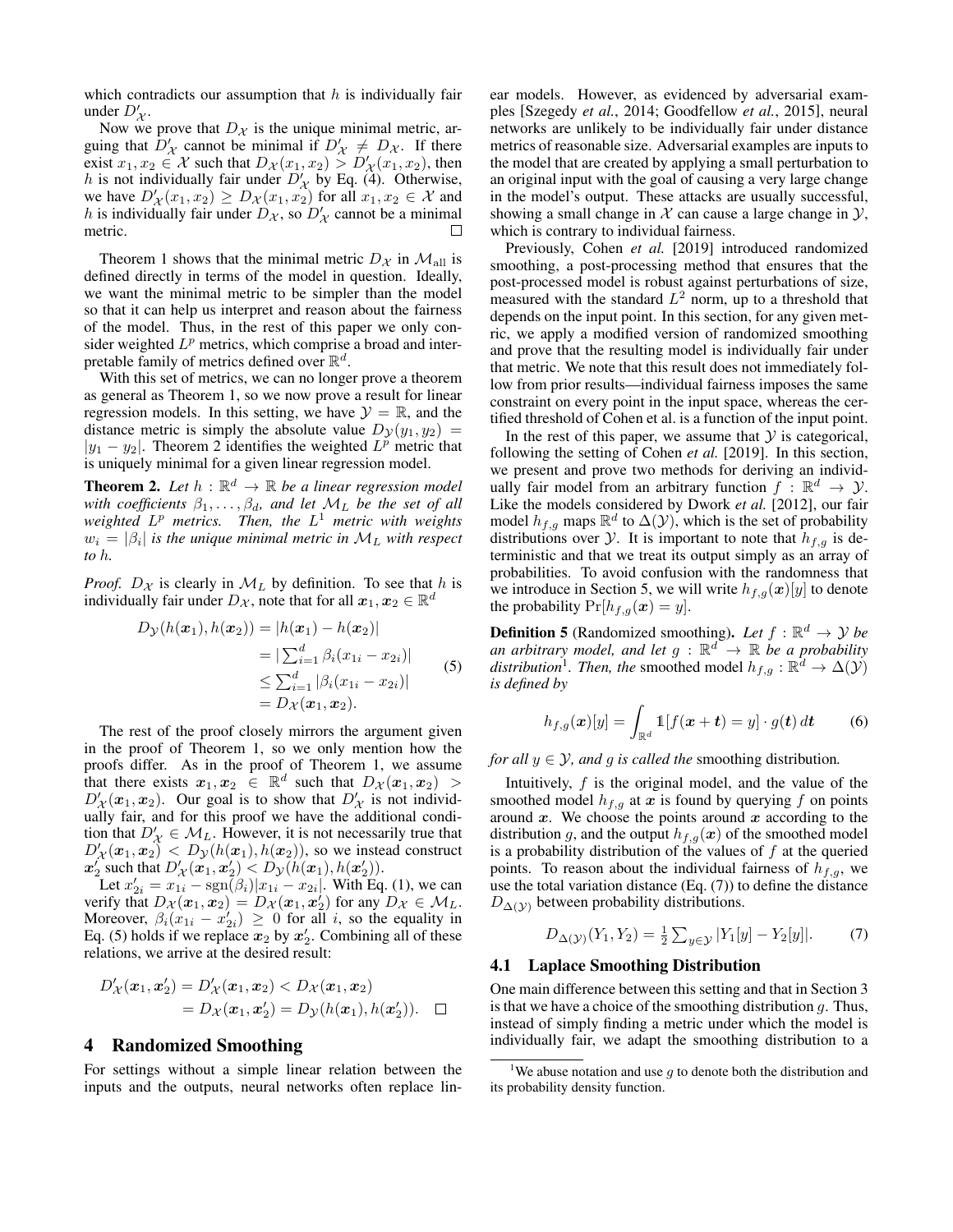given metric. Theorem [3](#page-3-0) shows that, for any weighted  $L^p$ metric  $D_{\mathcal{X}}$ , there exists a smoothing distribution g that guarantees that  $h_{f,q}$  is individually fair under  $D_{\mathcal{X}}$  for all f.

<span id="page-3-0"></span>Theorem 3 (Laplace smoothing). *Let* M<sup>L</sup> *be the set of all weighted*  $L^p$  *metrics. For any*  $D_\mathcal{X} \in \mathcal{M}_L$ , let  $g(t) =$  $\exp(-2D_{\mathcal{X}}(0,t))/Z$ *, where* Z is the normalization factor  $\int_{\mathbb{R}^d} \exp(-2D_{\mathcal{X}}(0,t)) dt$ . Then,  $h_{f,g}$  is individually fair un*der*  $D_x$  *for all f.* 

*Proof.* We will show that  $D_{\Delta(\mathcal{Y})}(h_{f,g}(\boldsymbol{x}), h_{f,g}(\boldsymbol{x} + \boldsymbol{\epsilon})) \leq$  $D_{\mathcal{X}}(\boldsymbol{x}, \boldsymbol{x} + \boldsymbol{\epsilon})$  for all  $\boldsymbol{x}, \boldsymbol{\epsilon} \in \mathbb{R}^d$ .

<span id="page-3-1"></span>First, since  $D_{\mathcal{X}}(t, t - \epsilon) = D_{\mathcal{X}}(0, \epsilon)$  for all weighted  $L^p$ metric  $D_{\mathcal{X}}$ , we have

$$
D_{\mathcal{X}}(\mathbf{0}, \mathbf{t}) - D_{\mathcal{X}}(\mathbf{0}, \boldsymbol{\epsilon}) \leq D_{\mathcal{X}}(\mathbf{0}, \mathbf{t} - \boldsymbol{\epsilon}) \leq D_{\mathcal{X}}(\mathbf{0}, \mathbf{t}) + D_{\mathcal{X}}(\mathbf{0}, \boldsymbol{\epsilon})
$$
(8)

by the triangle inequality. We can apply the first inequality in Eq. [\(8\)](#page-3-1) to bound the probability  $g(t - \epsilon)$  in terms of  $g(t)$ .

<span id="page-3-2"></span>
$$
g(\mathbf{t} - \boldsymbol{\epsilon}) = \exp(-2D_{\mathcal{X}}(\mathbf{0}, \mathbf{t} - \boldsymbol{\epsilon}))/Z
$$
  
\n
$$
\geq \exp(-2[D_{\mathcal{X}}(\mathbf{0}, \mathbf{t}) + D_{\mathcal{X}}(\mathbf{0}, \boldsymbol{\epsilon})])/Z
$$
  
\n
$$
= g(\mathbf{t}) / \exp(-2D_{\mathcal{X}}(\mathbf{0}, \boldsymbol{\epsilon}))
$$

Then, for all  $y \in Y$  we have

$$
h_{f,g}(\mathbf{x} + \boldsymbol{\epsilon})[y]
$$
  
=  $\int_{\mathbb{R}^d} 1[f(\mathbf{x} + \boldsymbol{\epsilon} + \boldsymbol{t}) = y] \cdot g(\boldsymbol{t}) d\boldsymbol{t}$   
=  $\int_{\mathbb{R}^d} 1[f(\mathbf{x} + \boldsymbol{t}) = y] \cdot g(\boldsymbol{t} - \boldsymbol{\epsilon}) d\boldsymbol{t}$   
 $\ge \int_{\mathbb{R}^d} 1[f(\mathbf{x} + \boldsymbol{t}) = y] \cdot g(\boldsymbol{t}) / \exp(-2D_{\mathcal{X}}(\mathbf{0}, \boldsymbol{\epsilon})) d\boldsymbol{t}$   
=  $h_{f,g}(\mathbf{x})[y] / \exp(-2D_{\mathcal{X}}(\mathbf{0}, \boldsymbol{\epsilon})).$  (9)

Similarly, we can apply the second inequality in Eq. [\(8\)](#page-3-1) to derive the upper bound

<span id="page-3-3"></span>
$$
h_{f,g}(\boldsymbol{x} + \boldsymbol{\epsilon})[y] \le h_{f,g}(\boldsymbol{x})[y] \cdot \exp(-2D_{\mathcal{X}}(\boldsymbol{0}, \boldsymbol{\epsilon})). \tag{10}
$$

We can now apply a previous result by [Kairouz](#page-7-13) *et al.* [\[2016,](#page-7-13) Theorem 6] to determine the maximum distance between  $h_{f,g}(x)$  and  $h_{f,g}(x + \epsilon)$  that is attainable with the above constraints. For brevity, let c denote  $\exp(-2D_{\mathcal{X}}(0, \epsilon))$ . In the context of  $\varepsilon$ -local differential privacy, Kairouz et al. showed that the maximum possible total variation distance is  $(e^{\varepsilon}-1)/(e^{\varepsilon}+1)$ . Replacing  $e^{\varepsilon}$  with c, we see that the distance between  $h_{f,g}(x)$  and  $h_{f,g}(x + \epsilon)$  is at most  $(c - 1)/(c + 1)$ .

Finally, it remains to be proven that this quantity is not more than  $D_{\mathcal{X}}(x, x + \epsilon)$ , which is equivalent to  $D_{\mathcal{X}}(0, \epsilon)$ for weighted  $L^p$  metrics. Since this distance can be written as  $(\ln c)/2$ , it suffices to show that  $(c-1)/(c+1) \leq (\ln c)/2$  for all  $c \geq 1$ . This inequality follows from the fact that equality holds at  $c = 1$  and that the derivative of the right-hand side is never less than that of the left-hand side for  $c \geq 1$ . П

Although Theorem [3](#page-3-0) identifies a smoothing distribution that ensures the individual *fairness* of the resulting model under  $D_{\mathcal{X}}$ , we also want the smoothed model to retain the *utility* of the original model  $f$ . In the extreme case where  $g$  is the uniform distribution over  $\mathbb{R}^d$ , the resulting model will be a constant function and therefore satisfy individual fairness under any metric, but it will not be very useful for classification tasks. More generally, smoothed models that are individually fair under smaller distance metrics tend to not preserve as much locally relevant information about  $f$ . Thus, we can argue that a smoothing distribution does not unnecessarily lower the model's utility by showing that  $D_{\mathcal{X}}$  is *minimal*. The definition of minimality that we use here differs from Definition [4](#page-1-2) in that the smoothed model must be individually fair for all  $f$ .

Definition 6 (Minimal distance metric, smoothing). *Let*  $M \subseteq M_L$  be a set of distance metrics in  $\mathbb{R}^d$ . A metric  $D_{\mathcal{X}} \in \mathcal{M}$  *is* minimal *in* M with respect to a smoothing *distribution* g *if* (1)  $h_{f,g}$  *is individually fair under*  $D_x$  *for all* f*, and* (2) *there does not exist a different*  $D'_X \in \mathcal{M}$ such that  $h_{f,g}$  is individually fair under  $D'_X$  for all f and  $D_{\mathcal{X}}(\boldsymbol{x}_1, \boldsymbol{x}_2) \geq D_{\mathcal{X}}'(\boldsymbol{x}_1, \boldsymbol{x}_2)$  for all  $\boldsymbol{x}_1, \boldsymbol{x}_2 \in \mathbb{R}^d$ .

For general weighted  $L^p$  metrics, the inequalities in Eq. [\(8\)](#page-3-1) are strict for most  $t$ , so the bounds in Eqs. [\(9\)](#page-3-2) and [\(10\)](#page-3-3) are not tight, and  $D_{\mathcal{X}}$  is not guaranteed to be minimal. On the other hand, if  $D_{\mathcal{X}}$  is a weighted  $L^1$  metric, Theorem [4](#page-3-4) shows that it is minimal with respect to its Laplace smoothing distribution.

<span id="page-3-4"></span>**Theorem 4.** Let  $\mathcal{M}_1$  be the set of all weighted  $L^1$  metrics. *For any*  $D_{\mathcal{X}} \in \mathcal{M}_1$ *, let*  $g(t) = \exp(-2D_{\mathcal{X}}(0,t))/Z$ *, where* Z is the normalization factor  $\int_{\mathbb{R}^d} \exp(-2D_{\mathcal{X}}(0, t)) dt$ . *Then,*  $D_{\mathcal{X}}$  *is uniquely minimal in*  $\mathcal{M}_1$  *with respect to g.* 

*Proof.* We have already proven in Theorem [3](#page-3-0) that  $h_{f,g}$  is individually fair under  $D_{\mathcal{X}}$  for all f. It remains to show that there does not exist a different  $D'_\n\chi \in \mathcal{M}_1$  such that  $h_{f,g}$  is individually fair under  $D'_\mathcal{X}$  for all f and  $D_\mathcal{X}(x_1, x_2) \ge D'_\mathcal{X}(x_1, x_2)$ for all  $\boldsymbol{x}_1, \boldsymbol{x}_2 \in \mathbb{R}^d$ .

Let  $w_1, \ldots, w_d$  and  $w'_1, \ldots, w'_d$  be the weights of  $D_{\mathcal{X}}$  and  $D'_\mathcal{X}$ , respectively. If  $D_\mathcal{X}(x_1, x_2) \geq D'_\mathcal{X}(x_1, x_2)$  for all  $x_1, x_2 \in \mathbb{R}^d$ , we must have  $w_i \geq w'_i$  for all i. Moreover, since  $D_{\mathcal{X}} \neq D_{\mathcal{X}}'$ , there exists i such that  $w_i > w'_i$ . We now construct f such that  $h_{f,g}$  is not individually fair under  $D'_\mathcal{X}$ .

Let  $f : \mathbb{R}^d \to \{0,1\}$  be a function such that  $f(x) =$  $1[x_i \geq 0]$ . We will show that there exists  $\epsilon > 0$  such that  $D_{\Delta(\mathcal{Y})}(h_{f,g}(\mathbf{0}), h_{f,g}(\epsilon e_i)) > D'_{\mathcal{X}}(\mathbf{0}, \epsilon e_i)$ , where  $e_i$  is the basis vector that is one in the  $i$ -th coordinate and zero in all others. Applying Eq. [\(6\)](#page-2-5) and simplifying, we get  $h_{f,g}(\mathbf{0})[0] = 1/2$  and  $h_{f,g}(\epsilon e_i)[0] = \exp(-2w_i \epsilon)/2$ . Therefore, the distance  $D_{\Delta(y)}$  is  $(1 - \exp(-2w_i \epsilon))/2$ . Moreover, we have  $D'_\mathcal{X} = w'_i \epsilon$ . The ratio  $D_{\Delta(\mathcal{Y})}/D'_\mathcal{X}$  approaches  $w_i/w'_i > 1$  as  $\epsilon \to 0$ , so when  $\epsilon$  is sufficiently small, we have  $D_{\Delta(\mathcal{Y})} > D_{\mathcal{X}}'.$ 

Uniqueness follows from the argument given in the last paragraph of the proof of Theorem [1.](#page-1-3) П

#### <span id="page-3-5"></span>4.2 Gaussian Smoothing Distribution

As we show in Section [6,](#page-5-0) in practice Laplace smoothing distributions do not preserve well the utility of  $f$  due to their relatively high densities at the tails. Thus, we present Gaussian smoothing as an alternative, which Theorem [5](#page-4-1) shows is individually fair under any weighted  $L^2$  metric. Since  $D_2(x_1, x_2) \le d^{\max(0, 1/2 - 1/p)} D_p(x_1, x_2)$  for any weighted  $L^2$  and  $L^p$  metrics  $D_2$  and  $D_p$  with the same weights, we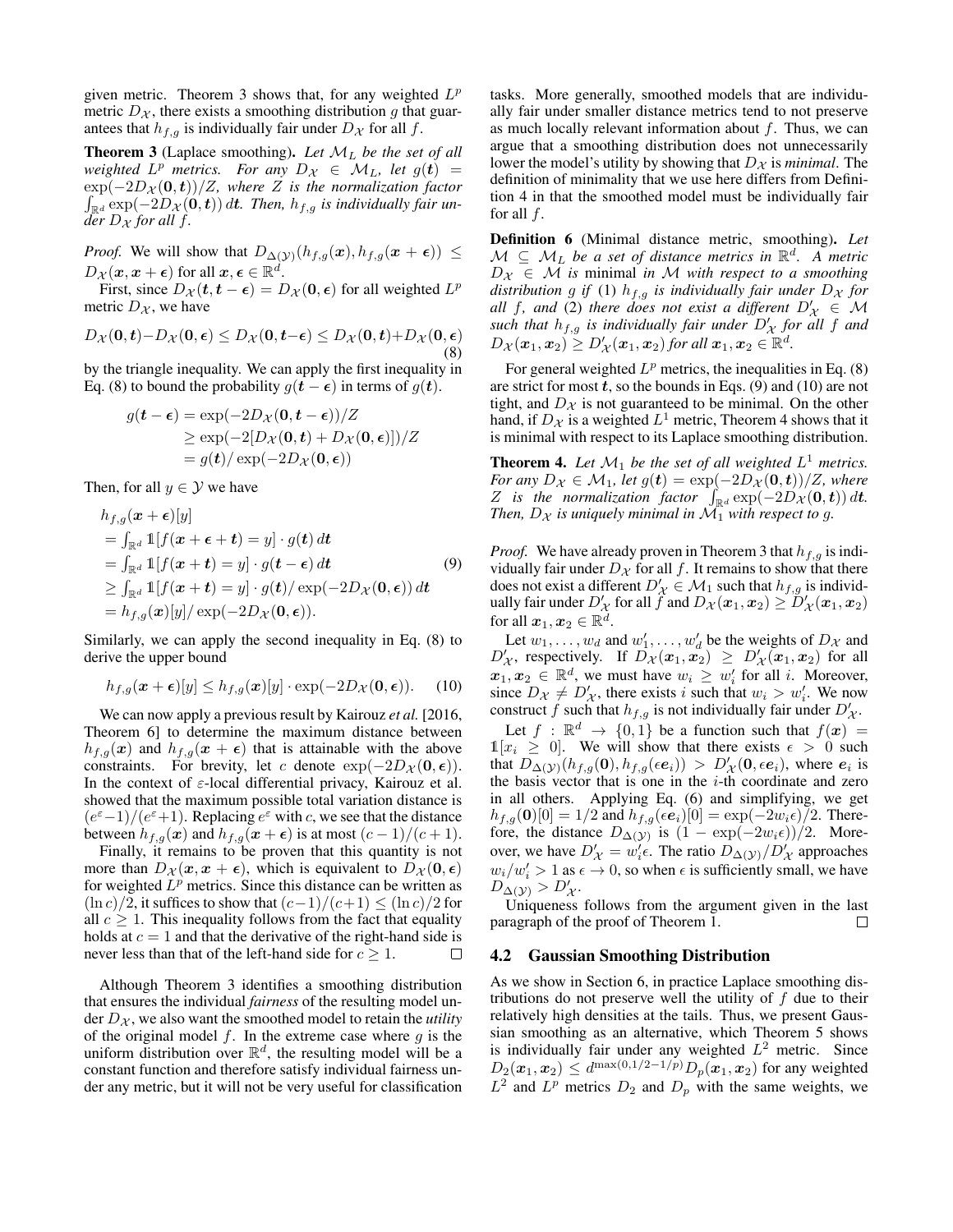can then scale the weights accordingly to make  $h_{f,q}$  fair under any given  $L^p$  metric. For simplicity, we only consider the setting of binary classification, i.e.,  $\mathcal{Y} = \{0, 1\}.$ 

<span id="page-4-1"></span>**Theorem 5** (Gaussian smoothing). Let  $D_x$  be a weighted  $L^2$  metric with weights  $w_1, \ldots, w_d$ , and let  $\Sigma$  be a diagonal  $m$ atrix with  $\Sigma_{ii} = (2\pi w_i)^{-1}$ . If g is Gaussian with mean **0** *and variance*  $\Sigma$ *,*  $h_{f,g}$  *is individually fair under*  $D_X$  *for all*  $f: \mathbb{R}^d \to \{0,1\}.$ 

To prove this theorem, we will apply the Neyman–Pearson lemma [\[Neyman and Pearson, 1933\]](#page-7-14), as formulated by [Cohen](#page-7-1) *[et al.](#page-7-1)* [\[2019,](#page-7-1) Lemma 3].

<span id="page-4-3"></span>**Lemma 6** (Neyman–Pearson). Let  $X_1$  and  $X_2$  be random variables in  $\mathbb{R}^d$  with densities  $\mu_{X_1}$  and  $\mu_{X_2}$ , and let  $f, f^*$  :  $\mathbb{R}^d \to \{0,1\}$  *such that*  $f^*(t) = 1$  *if and only if*  $\mu_{X_2}(\boldsymbol{t})/\mu_{X_1}(\boldsymbol{t}) \geq k$  for some threshold  $k > 0$ . Then,

$$
\Pr[f(X_1) = 1] = \Pr[f^*(X_1) = 1] implies \Pr[f(X_2) = 1] \le \Pr[f^*(X_2) = 1].
$$

*Proof of Theorem [5.](#page-4-1)* We proceed by showing that  $D_{\Delta(\mathcal{Y})}(h_{f,g}(x), h_{f,g}(x + \epsilon)) \leq D_{\mathcal{X}}(x, x + \epsilon)$  for all  $x, \epsilon \in \mathbb{R}^d$  and  $f : \mathbb{R}^d \to \{0, 1\}$ . For any given f, we will first find  $f^*$  such that

<span id="page-4-2"></span>
$$
D_{\Delta(\mathcal{Y})}(h_{f,g}(\boldsymbol{x}), h_{f,g}(\boldsymbol{x}+\boldsymbol{\epsilon})) \n\leq D_{\Delta(\mathcal{Y})}(h_{f^*,g}(\boldsymbol{x}), h_{f^*,g}(\boldsymbol{x}+\boldsymbol{\epsilon})).
$$
\n(11)

We will then show that  $h_{f^{\star},g}$  is individually fair under  $D_{\mathcal{X}},$ which together with Eq. [\(11\)](#page-4-2) implies that  $h_{f,g}$  is also individually fair under  $D_{\mathcal{X}}$ .

Fix  $x, \epsilon \in \mathbb{R}^d$ , and assume without loss of generality that  $h_{f,g}(x)[1] \leq h_{f,g}(x+\epsilon)[1]$ . Then, we have

$$
D_{\Delta(\mathcal{Y})}(h_{f,g}(\boldsymbol{x}), h_{f,g}(\boldsymbol{x}+\boldsymbol{\epsilon})) = h_{f,g}(\boldsymbol{x}+\boldsymbol{\epsilon})[1] - h_{f,g}(\boldsymbol{x})[1].
$$
\n(12)

We apply Lemma [6](#page-4-3) by choosing  $X_1$  and  $X_2$  such that  $g(\bm{t}) \, = \, \mu_{X_1}(\bm{x}+\bm{t}) \, = \, \mu_{X_2}(\bm{x}+\bm{\epsilon}+\bm{t}).\ \,$  By Eq. [\(6\)](#page-2-5), we have  $Pr[f(X_1) = 1] = h_{f,g}(x)[1]$  and  $Pr[f(X_2) = 1] =$  $h_{f,g}(x + \epsilon)$ [1], and similar relations hold between  $f^*$  and  $h_{f^{\star},g}$ . Therefore, if there exists  $f^{\star}$  that satisfies the condi-tion in Lemma [6](#page-4-3) such that  $h_{f,g}(x)[1] = h_{f^{\star},g}(x)[1]$ , then  $h_{f,g}(x+\epsilon)[1] \leq h_{f^{\star},g}(x+\epsilon)[1]$ . Combining these two (in)equalities, we get

$$
h_{f,g}(\boldsymbol{x}+\boldsymbol{\epsilon})[1]-h_{f,g}(\boldsymbol{x})[1]\leq h_{f^\star,g}(\boldsymbol{x}+\boldsymbol{\epsilon})[1]-h_{f^\star,g}(\boldsymbol{x})[1],
$$

and Eq. [\(11\)](#page-4-2) follows from Eq. [\(12\)](#page-4-4) and its  $h_{f^{\star},g}$  counterpart.

We now show that it is possible to find  $f^*$  such that  $h_{f^{\star},g}(x)[1] = h_{f,g}(x)[1]$ . By construction, we have that  $f^{\star}(\tilde{t}) = 1$  if and only if

$$
\frac{\mu_{X_2}(t)}{\mu_{X_1}(t)} = \frac{g(t-x-\epsilon)}{g(t-x)} \ge k
$$

for some  $k > 0$ . Substituting in the Gaussian density function and solving for  $t$ , we see that this inequality holds whenever  $\epsilon^T \Sigma^{-1} t \geq \kappa$ , where  $\kappa$  is a constant with respect to t. When evaluating  $h_{f^{\star},g}(x)$  as per Eq. [\(6\)](#page-2-5),  $t$  is distributed normally, and therefore  $\epsilon^T \Sigma^{-1} t$  is also (univariate) Gaussian. Thus, we can obtain the necessary  $f^*$  by picking the appropriate value of κ.

Finally, it remains to show that  $h_{f^{\star},g}$  is individually fair under  $D_{\mathcal{X}}$ . Let  $\tau = \epsilon^T \Sigma^{-1} t$ , and let  $\gamma$  be the density function of  $\tau$ . With some computation, we see that  $f^*(t)$  and  $f^{\star}(\boldsymbol{t}+\boldsymbol{\epsilon})$  differ if and only if  $\kappa \leq \tau < \kappa + \boldsymbol{\epsilon}^T \boldsymbol{\Sigma}^{-1} \boldsymbol{\epsilon}$ . Moreover, since t has variance  $\Sigma$ , the variance of  $\tau = \epsilon^T \Sigma^{-1} t$ is  $\epsilon^T \Sigma^{-1} \text{Var}(t) (\epsilon^T \Sigma^{-1})^T = \epsilon^T \Sigma^{-1} \epsilon$ , and thus the maximum value of  $\gamma$  is  $(2\pi\epsilon^T\Sigma^{-1}\epsilon)^{-1/2}$ . We apply these two facts to arrive at the desired result:

$$
D_{\Delta(\mathcal{Y})}(h_{f^{\star},g}(\boldsymbol{x}),h_{f^{\star},g}(\boldsymbol{x}+\boldsymbol{\epsilon}))
$$
  
\n
$$
= h_{f^{\star},g}(\boldsymbol{x}+\boldsymbol{\epsilon})[1] - h_{f^{\star},g}(\boldsymbol{x})[1]
$$
  
\n
$$
= \int_{\mathbb{R}^d} (f^{\star}(\boldsymbol{x}+\boldsymbol{\epsilon}+\boldsymbol{t}) - f^{\star}(\boldsymbol{x}+\boldsymbol{t})) \cdot g(\boldsymbol{t}) d\boldsymbol{t}
$$
  
\n
$$
= \int_{\mathbb{R}^d} (f^{\star}(\boldsymbol{t}+\boldsymbol{\epsilon}) - f^{\star}(\boldsymbol{t})) \cdot g(\boldsymbol{t}-\boldsymbol{x}) d\boldsymbol{t}
$$
  
\n
$$
= \int_{\kappa}^{\kappa+\boldsymbol{\epsilon}^T\boldsymbol{\Sigma}^{-1}\boldsymbol{\epsilon}} \gamma(\tau-\boldsymbol{\epsilon}^T\boldsymbol{\Sigma}^{-1}\boldsymbol{x}) d\tau
$$
  
\n
$$
\leq \boldsymbol{\epsilon}^T\boldsymbol{\Sigma}^{-1}\boldsymbol{\epsilon} \cdot (2\pi\boldsymbol{\epsilon}^T\boldsymbol{\Sigma}^{-1}\boldsymbol{\epsilon})^{-1/2}
$$
  
\n
$$
= \sqrt{\sum_{i=1}^d \epsilon_i^2/(2\pi \Sigma_{ii})}
$$
  
\n
$$
= \sqrt{\sum_{i=1}^d \epsilon_i^2 \cdot w_i} = D_{\mathcal{X}}(\boldsymbol{x}, \boldsymbol{x}+\boldsymbol{\epsilon}).
$$

We end this section with Theorem [7,](#page-4-5) which states that an  $L^2$  metric  $D_{\mathcal{X}}$  is minimal with respect to its Gaussian smoothing distribution. We omit the proof since it is very similar to that of Theorem [4.](#page-3-4)

<span id="page-4-5"></span><span id="page-4-4"></span>**Theorem 7.** Let  $M_2$  be the set of all weighted  $L^2$  metrics. *For any*  $D_{\mathcal{X}} \in \mathcal{M}_2$ , *let*  $w_1, \ldots, w_d$  *be the weights, and let*  $\Sigma$ be a diagonal matrix with  $\sigma_{ii} = (2\pi w_i)^{-1}$ . If  $g$  is a Gaussian *with mean* **0** *and variance*  $\Sigma$ ,  $D_X$  *is uniquely minimal in*  $M_2$ *with respect to* g*.*

## <span id="page-4-0"></span>5 Practical Implementation

In practice, it is infeasible to compute  $h_{f,q}(x)$  because of the integral in Eq. [\(6\)](#page-2-5). Therefore, to apply randomized smoothing in practice, we approximate the integral with Algorithm [1,](#page-5-1) i.e., by sampling  $n$  points independently from the smoothing distribution  $q$ , evaluating the model with this noise added to  $x$ , and returning the observed probability of predicting each class on the sampled points. However, the resulting model may not be individually fair due to the finite sample size. Thus, we define and prove  $(\epsilon, \delta)$ -individual fairness, which requires that the model be close to individually fair with high probability.

**Definition 7** ( $(\epsilon, \delta)$ -individual fairness). A randomized model  $h: \mathcal{X} \to \Delta(\mathcal{Y})$  *is*  $(\epsilon, \delta)$ -individually fair *under metric*  $D_{\mathcal{X}}$ :  $\mathcal{X} \times \mathcal{X} \to \mathbb{R}$  *if, for all*  $x_1, x_2 \in \mathcal{X}$ *,* 

$$
D_{\Delta(\mathcal{Y})}(h(x_1), h(x_2)) \le D_{\mathcal{X}}(x_1, x_2) + \epsilon \tag{13}
$$

*with probability at least*  $1 - \delta$ *. The probability is taken over the randomness of* h*.*

<span id="page-4-6"></span>**Theorem 8.** Let  $h_{f,g}^n$  be a model that approximates  $h_{f,g}$  with *n* samples. If  $|\mathcal{Y}| = m$  and  $h_{f,g}$  is fair under  $D_{\mathcal{X}}$ , then  $h_{f,g}^n$  $is$  ( $\epsilon$ ,  $2me^{-4n\epsilon^2/m^2}$ )-individually fair under  $D_{\mathcal{X}}$ .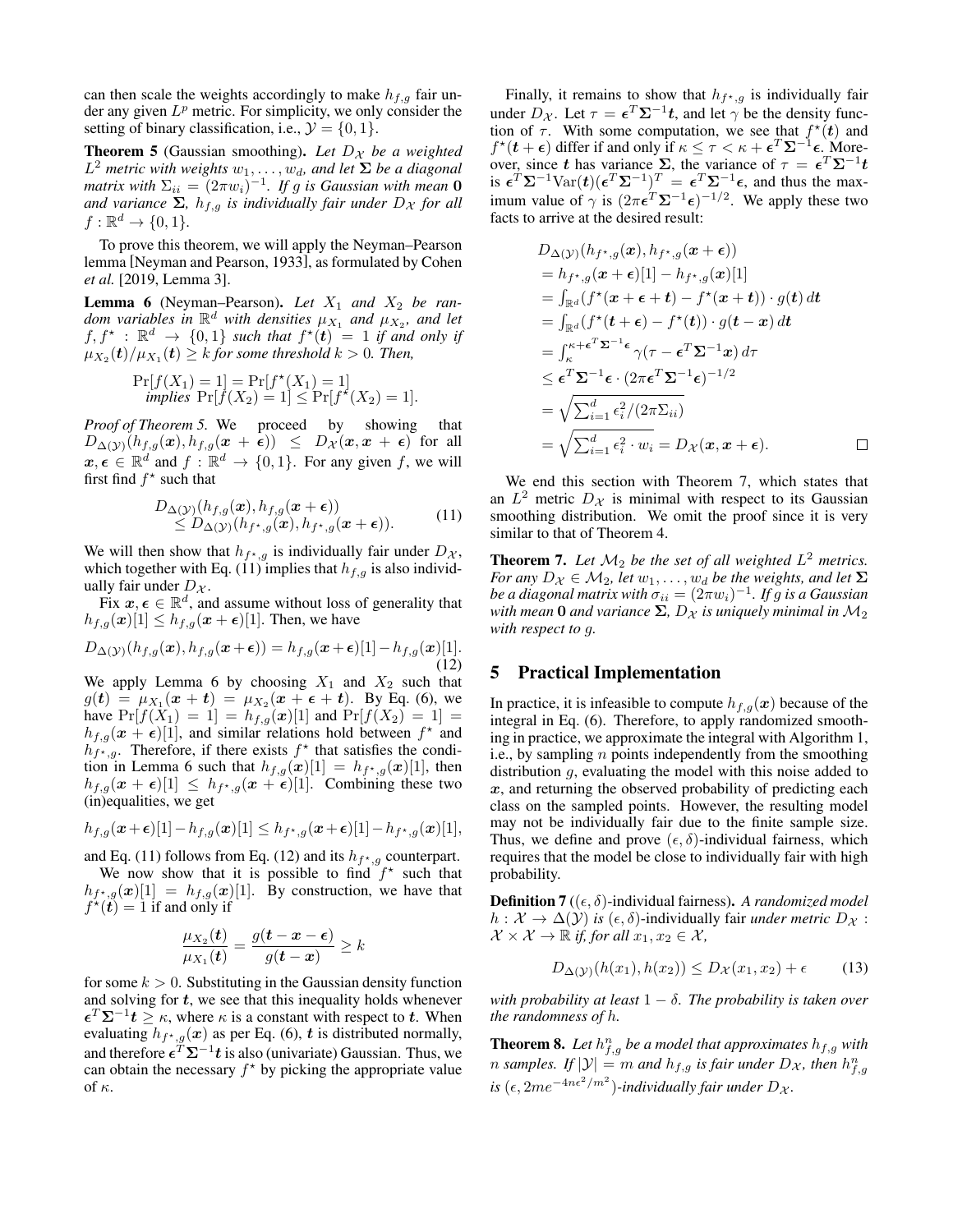<span id="page-5-1"></span>**Require:** Model  $f : \mathbb{R}^d \to \mathcal{Y}$ , point  $x \in \mathbb{R}^d$ , parameters  $p \in \{1, 2, \infty\}, w \in \mathbb{R}^d_+$  for the weighted  $L^p$  metric  $D_{\mathcal{X}}$ **Ensure:** Distribution in  $\Delta(y)$  that approximates  $h_{f,g}(x)$ 

//Initialize the output probability distribution. for  $y \in \mathcal{Y}$  do  $\text{prob}[y] \leftarrow 0$ end for //Evaluate  $f$  at  $n$  randomly sampled points around  $x$ . for  $j = 1, \ldots, n$  do  $t_i \leftarrow$  sampleNoise $(d, p, w)$  $y_j \leftarrow f(\boldsymbol{x} + \boldsymbol{t}_j)$  $\text{prob}[y_j] \leftarrow \text{prob}[y_j] + 1/n$ end for return prob

*Proof.* Consider any two points  $x_1, x_2 \in \mathbb{R}^d$ . Since  $h_{f,g}$  is individually fair under  $D_{\mathcal{X}}$ , we have

$$
\frac{1}{2}\sum_{y\in\mathcal{Y}}|h_{f,g}(\boldsymbol{x}_1)[y]-h_{f,g}(\boldsymbol{x}_2)[y]|
$$
  
=  $D_{\Delta(\mathcal{Y})}(h_{f,g}(\boldsymbol{x}_1),h_{f,g}(\boldsymbol{x}_2)) \leq D_{\mathcal{X}}(\boldsymbol{x}_1,\boldsymbol{x}_2).$ 

We will show that  $|\text{diff}[y]| > 2\epsilon/m$  with probability less than  $2e^{-4n\epsilon^2/m^2}$ , where  $\text{diff}[y] = (h_{f,g}^n(\bm{x}_1)[y] - h_{f,g}^n(\bm{x}_2)[y])$  –  $(h_{f,q}(x_1)[y] - h_{f,q}(x_2)[y])$ . Then, by union bound, with probability at least  $1 - 2me^{-4n\epsilon^2/m^2}$  we will have  $\text{diff}[y] >$  $2\epsilon/m$  for all  $y \in \mathcal{Y}$ , which leads to our desired result.

$$
D_{\Delta(\mathcal{Y})}(h_{f,g}^n(\boldsymbol{x}_1), h_{f,g}^n(\boldsymbol{x}_2))
$$
  
\n
$$
\leq \frac{1}{2} \sum_{y \in \mathcal{Y}} |h_{f,g}(\boldsymbol{x}_1)[y] - h_{f,g}(\boldsymbol{x}_2)[y]| + \frac{1}{2} \sum_{y \in \mathcal{Y}} |\text{diff}[y]|
$$
  
\n
$$
\leq D_{\mathcal{X}}(x_1, x_2) + \epsilon
$$

Fix  $y \in \mathcal{Y}$ , and let  $X_{ij} = \mathbb{1}[f(x_i + t_{ij}) = y]$ , where  $t_{ij}$ is the  $j$ -th sample drawn from the smoothing distribution  $g$ while evaluating  $h_{f,g}^n(\boldsymbol{x}_i)$ . Then,  $h_{f,g}^n(\boldsymbol{x}_i)[y] = \frac{1}{n} \sum_{j=1}^n X_{ij}^j$ and  $h_{f,g}(\bm{x}_i)[y] = \frac{1}{n} \mathbb{E}[\sum_{j=1}^n X_{ij}],$  so diff  $= \frac{1}{n} \sum_{j=1}^n (X_{1j} X_{2j} - \mathbb{E}[X_{1j} - X_{2j}].$  The theorem follows from Hoeffding's inequality.

$$
\Pr[|\text{diff}| > 2\epsilon/m] \n= \Pr[|\frac{1}{2n} \sum_{j=1}^{n} (X_{1j} - X_{2j} - \mathbb{E}[X_{1j} - X_{2j}])| > \epsilon/m] \n< 2e^{-4n\epsilon^2/m^2} \square
$$

#### 5.1 Noise Sampling

Implementations of Gaussian noise sampling are commonly included in data analysis libraries. For Laplace noise sampling, we apply Algorithm [2,](#page-5-2) which describes how to sample a point t from the Laplace smoothing distribution when  $p \in$  $\{1, 2, \infty\}$ . Without loss of generality, we assume that  $D_{\mathcal{X}}$  is a standard  $L^p$  metric since we can simply rescale each coordinate by its weight  $w_i$ . Recall that  $g(t) \propto \exp(-2D_{\mathcal{X}}(0,t))$ . When  $p = 1$ , this quantity becomes  $\exp(-2\sum_{i=1}^{d} w_i \cdot |t_i|) =$  $\prod_{i=1}^{d} \exp(-2w_i \cdot |t_i|)$ , so each coordinate can be sampled from the Laplace distribution independently of the others. For other values of  $p$ , the coordinates are not independent, so we <span id="page-5-2"></span>Algorithm 2 Laplace noise sampling

**Require:** Positive integer d, parameters  $p \in \{1, 2, \infty\}$ ,  $w \in$  $\mathbb{R}^d_+$  for the weighted  $L^p$  metric  $D_\mathcal{X}$ 

**Ensure:** Noise  $t \in \mathbb{R}^d$  drawn randomly from distribution g such that  $g(t) \propto \exp(-2D_{\mathcal{X}}(0, t))$ 

//Sample noise under the standard  $L^p$  metric.

if  $p = 1$  then

//Each coordinate is independent when  $p = 1$ . for  $i = 1, \ldots, d$  do

 $t_i \sim \text{Laplace}(0, 0.5)$ 

end for

else

//Sample a random point on the unit  $L^p$ -sphere. for  $i = 1, \ldots, d$  do if  $p = 2$  then  $t_i \sim$  Gaussian $(0, 1)$ else if  $p = \infty$  then  $t_i \sim$  Uniform $(-1, 1)$ end if end for  $\boldsymbol{t} \leftarrow \boldsymbol{t}/\|\boldsymbol{t}\|_p$ //Use inverse transform sampling for radius  $r = ||t||_p$ .  $u \sim$  Uniform $(0, 1)$  $r \leftarrow P^{-1}(d, u)/2$  { P is reg. lower inc. gamma func.}  $t \leftarrow r \cdot t$ end if //Adjust the noise, taking the weights into account. for  $i = 1, \ldots, d$  do  $t_i \leftarrow t_i/w_i$ end for

return  $(t_1, \ldots, t_d)$ 

instead sample the distance  $r = D_{\mathcal{X}}(\mathbf{0}, t) = ||t||_p$  and then pick a point t uniformly at random on the sphere  $(p = 2)$  or hypercube ( $p = \infty$ ) of radius r.

To sample r, we note that the set  $\{t \mid ||t||_p = r\}$  has surface area proportional to  $r^{d-1}$ . Hence, the probability of drawing a point in this set from the distribution  $g$  is proportional to  $r^{d-1}e^{-2r}$  dr, and the cumulative distribution function of r is  $P(d, 2r)$ , where P is the regularized lower incomplete gamma function. Finally, computing the inverse of this function allows us to sample  $r$  through inverse transform sampling.

## <span id="page-5-0"></span>6 Experiments

Theorems [3,](#page-3-0) [5,](#page-4-1) and [8](#page-4-6) show that smoothed models created using Algorithm [1](#page-5-1) are individually fair, but we have no similar results about their utility except heuristic arguments from minimality. In this section we measure the utility of smoothed models  $h_{f,q}$  on four real-world datasets (detailed below), using the smoothing distributions described in Theorems [3](#page-3-0) and [5.](#page-4-1)

The weights of  $D_{\mathcal{X}}$  were chosen to be proportional to those of a logistic regression model trained on the same dataset, so the features that receive little weight in the linear model, which are thus less likely to be predictive, have little effect on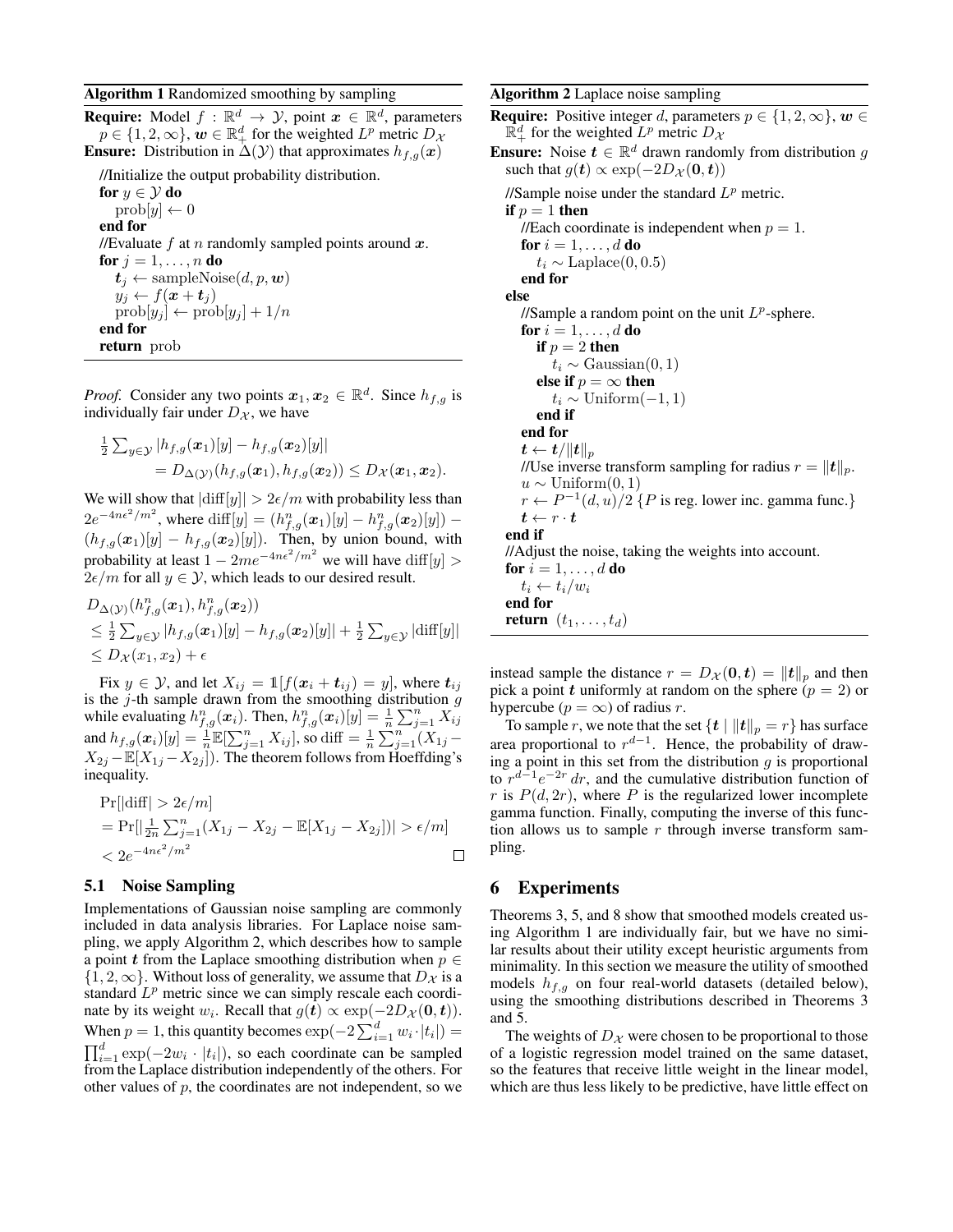<span id="page-6-5"></span>

Figure 1: Utility of smoothed models derived from the four datasets described in Section [6.](#page-5-0) The black dashed line indicates the accuracy of the logistic regression model, and the dash-dotted line its average probit confidence. Because smoothed models output probabilities, accuracy and mean confidence are both reasonable measures of their utility, but only mean confidence preserves the individual fairness of the smoothed model.

the output of the smoothed model. The linear model weights were multiplied by a constant between 0.5 and 5 (depending on the dataset) to make the mean weight of  $D_{\mathcal{X}}$  equal 1. For each dataset, we trained a neural network  $f$  with two dense hidden layers of 128 ReLU neurons each, as well as a logistic regression model to use for deriving the targeted metric. When training neural networks, we augmented training data with noise drawn from the smoothing distribution, as prior work [\[Cohen](#page-7-1) *et al.*, 2019] shows that this improves the utility of the smoothed model. For smoothing, we sampled  $n = 10^5$ points, which by Theorem [8](#page-4-6) corresponds to a guarantee of  $\delta = 1.8 \times 10^{-4}$  at  $\epsilon = 10^{-2}$ .

Adult. Our model uses the five numerical features from the UCI Adult dataset [\[Dua and Karra Taniskidou, 2017\]](#page-7-15) to predict whether a person earns more than \$50,000 per year.

COMPAS. We use the dataset compiled by ProPublica [\[Angwin](#page-6-3) *et al.*, 2016] to analyze the COMPAS recidivism prediction model [\[Equivant, 2019\]](#page-7-16). Our model uses eight features (15 when one-hot encoded) to predict whether a person will recidivate within the next two years.

SSL. The Strategic Subject List dataset [\[City of Chicago,](#page-7-17) [2017\]](#page-7-17) contains scores given by Chicago Police Department's model to rate a person's risk of being involved in a shooting incident, either as a perpetrator or a victim. Our model uses the same eight numerical features used by Chicago's model to predict a person's SSL risk score.

Seizure. In the UCI Epileptic Seizure dataset [\[Dua and](#page-7-15) [Karra Taniskidou, 2017;](#page-7-15) [Andrzejak](#page-6-4) *et al.*, 2001], every row consists of 178 readings from an EEG taken over a second. Our model predicts whether a person is experiencing a seizure during that second.

Results. We applied both Laplace and Gaussian smoothing to create models that are individually fair under the weighted  $L^1$ ,  $L^2$ , or  $L^{\infty}$  metrics, with weights derived from those of the corresponding logistic regression model as previously described. Because the outputs of the smoothed models are probabilities, we measured their utilities both in terms of standard accuracy and the mean probit confidence assigned to the correct class,  $\mathbb{E}_{(\bm{x},y)}[h_{f,g}(\bm{x})[y]]$ . Although accuracy is a more common measure of utility, its use of the thresholding operator argmax is incompatible with the individual fairness of  $h_{f,g}$ .

The results in Fig. [1](#page-6-5) show that Gaussian-smoothed models approximately match or exceed the performance of the logistic model while achieving similar individual fairness guarantees. We note that for all datasets except for Seizure, the accuracy of the unsmoothed, standard neural network was within 1.5% of the logistic regression model; on Seizure, the neural network achieved 96.6% whereas the logistic model gave 82.2% accuracy. The Gaussian-smoothed Seizure model came very close ( $\leq 0.2\%$ ) to the standard neural network for  $L^1$  and  $L^2$  metrics, far exceeding the performance of the linear model.

We conclude by noting that, although  $L<sup>1</sup>$  metrics are minimal with respect to Laplace smoothing, Gaussian smooothing outperforms on these metrics in practice. Laplace distributions have higher densities at the tails, resulting in more queries that are very dissimilar to the input point  $x$ . Thus, in practice it can be preferable to use Gaussian smoothing for every  $L^p$  metric, adjusting the weights as shown in Sec-tion [4.2](#page-3-5) to account for the value of  $p$ .

## References

- <span id="page-6-4"></span>[Andrzejak *et al.*, 2001] Ralph G Andrzejak, Klaus Lehnertz, Florian Mormann, Christoph Rieke, Peter David, and Christian E Elger. Indications of nonlinear deterministic and finite-dimensional structures in time series of brain electrical activity: Dependence on recording region and brain state. *Physical Review E*, 64(6):061907, 2001.
- <span id="page-6-3"></span>[Angwin *et al.*, 2016] Julia Angwin, Jeff Larson, Surya Mattu, and Lauren Kirchner. Machine bias: There's software used across the country to predict future criminals. and it's biased against blacks. *ProPublica*, 2016.
- <span id="page-6-0"></span>[Calmon *et al.*, 2017] Flavio Calmon, Dennis Wei, Bhanukiran Vinzamuri, Karthikeyan Natesan Ramamurthy, and Kush R Varshney. Optimized pre-processing for discrimination prevention. In *Advances in Neural Information Processing Systems*, pages 3992–4001, 2017.
- <span id="page-6-1"></span>[Canetti *et al.*, 2019] Ran Canetti, Aloni Cohen, Nishanth Dikkala, Govind Ramnarayan, Sarah Scheffler, and Adam Smith. From soft classifiers to hard decisions: How fair can we be? In *ACM Conference on Fairness, Accountability, and Transparency*, pages 309–318, 2019.
- <span id="page-6-2"></span>[Chouldechova and Roth, 2018] Alexandra Chouldechova and Aaron Roth. The frontiers of fairness in machine learning. *arXiv preprint arXiv:1810.08810*, 2018.